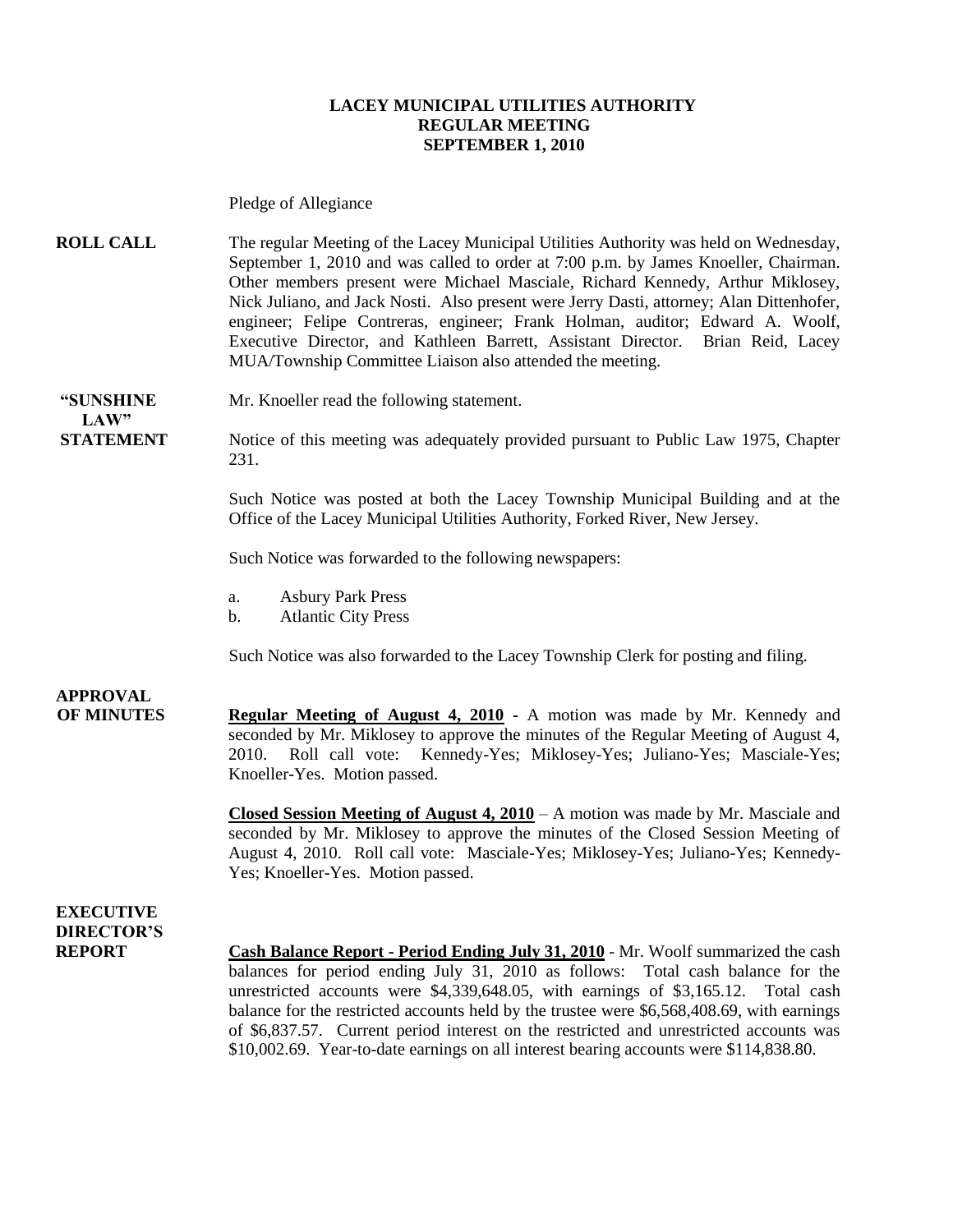**Resolution 2010-58 – Appointing Deborah Busch in Position of Utility Billing Supervisor** – On recommendation by the executive director, a motion was made by Mr. Kennedy and seconded by Mr. Miklosey to adopt *Resolution 2010-58, Resolution of the Lacey Municipal Utilities Authority, County of Ocean, State of New Jersey, Appointing Deborah Busch in the Position of Utility Billing Supervisor.* Roll call vote: Kennedy-Yes; Miklosey-Yes; Juliano-Yes; Masciale-Yes; Knoeller-Yes.

**Resolution 2010-60 – Authorize Donation of Vehicles to Township of Lacey** – On recommendation by the executive director, a motion was made by Mr. Kennedy and seconded by Mr. Miklosey to adopt *Resolution 2010-60, Resolution of the Lacey Municipal Utilities Authority, County of Ocean, State of New Jersey, Authorize Donation of Vehicles to Township of Lacey*. Roll call vote: Kennedy-Yes; Miklosey-Yes; Juliano-Yes; Masciale-Yes; Knoeller-Yes. Motion passed.

**Resolution 2010-65 – Purchase 2010 Ford Super Duty F450 Dump Truck** - On recommendation by the executive director a motion was made by Mr. Kennedy and seconded by Mr. Masciale to adopt *Resolution 2010-65, Resolution of the Lacey Municipal Utilities Authority, County of Ocean, State of New Jersey, Purchase 2010 Ford Super Duty F450 Dump Truck.* Roll call vote: Kennedy-Yes; Masciale-Yes; Juliano-Yes; Miklosey-Yes; Knoeller-Yes. Motion passed.

## **BUSINESS**

**REPORT** August Meter Reads – Ms. Barrett reported 3,798 meters were read in August for Cycles 3 and 9. Forty-nine work orders were cut to obtain manual reads not obtained during regular meter read routes. Nine reads were questioned because of high usage. Four customers were contacted by phone and five customers were sent letters.

> **September Billing –** Ms. Barrett reported utility bills will be mailed/hand delivered on September  $2<sup>nd</sup>$  in the amount of \$820,104.71. Penalties were assessed on 3,231 past due accounts (all cycles) in the amount of \$20,260.15 for a total billing in September of \$840,364.86.

> **Customer Service –** Ms. Barrett reported forty-six new customer welcome letters were mailed in July, and eighteen responses were received in August. Thirty-five final reads with equipment inspections were performed in August with no violations.

> **MUAA Dinner/Meeting** – Ms. Barrett reported the MUAA dinner/meeting will be held on September  $9<sup>th</sup>$ . The speaker will be from the Brick MUA on Homeland Security as it pertains to MUAs.

# **ENGINEER'S**

**REPORT Resolution No. 2010-61 – Preliminary Sewer and Water Approval – Teles Minor Subdivision – Block 282, Lots 18-21** - Mr. Dittenhofer reported his office received the application and plans for preliminary sewer and water approval for Teles Minor Subdivision, Block 282, Lots 18-21. The applicant is proposing to construct a two (2) lot minor subdivision on the southwest side of Lacey Road between Melwin Drive and Horner Lane. The applicants propose to service the existing dwelling on site using the existing water and sewer services, and install a new water service and sanitary lateral to service the proposed unit. On recommendation by the Authority's engineer, a motion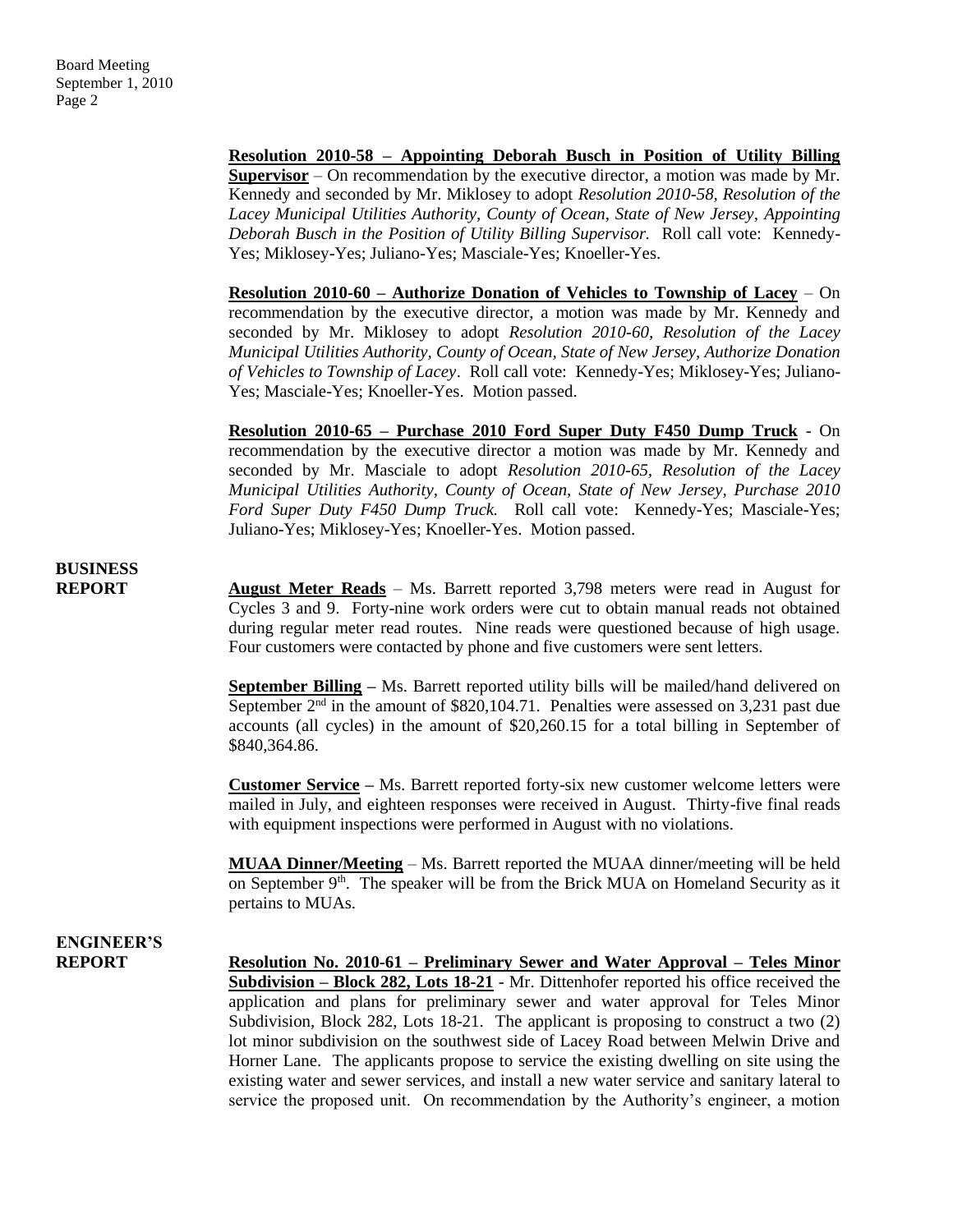was made by Mr. Masciale and seconded by Mr. Miklosey to adopt *Resolution 2010-61, Resolution of the Lacey Municipal Utilities Authority, County of Ocean, State of New Jersey, Preliminary Sewer and Water Approval, Teles Minor Subdivision, Block 282, Lots 18-21.* Roll call vote: Masciale-Yes; Miklosey-Yes; Juliano-Yes; Kennedy-Yes; Knoeller-Yes. Motion passed.

**Resolution No. 2010-62 – Tentative Sewer and Water Approval – GS Realty Corporation – Emerald Acres Estates – Block 1026, Lot 7 & Block 1125, Lots 37-53** Mr. Dittenhofer reported his office received the application and plans for tentative sewer and water approval for GS Realty Corporation, Block 1026, Lot 7 & Block 1125, Lots 37-53. The applicant is proposing to construct a major subdivision with twenty (20) units between Taylor Lane and Cyprus Street. An existing residential dwelling and several sheds are currently located on site. The applicant proposes to remove the existing structures on site and create Captain Giglio Way, a cul-de-sac road, off of Taylor Lane. The applicant is proposing to connect to the existing water main located in Taylor Lane and extend 6" PVC water main to the end of the cul-de-sac. A total of twelve (12) units will be serviced by this main extension. Four (4) units have frontage on Taylor Lane and will have water services connected to the existing main. Four (4) units have frontage on Cyprus Street and will be serviced from the existing water main located in Cyprus Street. The applicant is also proposing to connect to an existing Lacey MUA manhole located in the Taylor Lane right-of-way and extend 8" PVC sanitary sewer south along the frontage and along the proposed street to service sixteen (16) units. The four (4) units on Cyprus Street will have laterals connecting to the Authority's sewer main in Cyprus Street. This project is exempt from a water extension permit. On recommendation by the Authority's engineer, a motion was made by Mr. Kennedy and seconded by Mr. Miklosey to adopt *Resolution 2010-62, Resolution of the Lacey Municipal Utilities Authority, County of Ocean, State of New Jersey, Tentative Sewer and Water Approval, GS Realty Corporation – Emerald Acres Estates, Block 1026, Lot 7 & Block 1125, Lots 37-53.* Roll call vote: Kennedy-Yes; Miklosey-Yes; Juliano-Yes; Masciale-Yes; Knoeller-Yes. Motion passed.

**Resolution No. 2010-63 – Preliminary Sewer and Water Approval – Pagano Site Improvement – Block 1211, Lots 23-28** - Mr. Dittenhofer reported his office received the application and plans for preliminary sewer and water approval for Pagano Site Improvements, Block 1211, Lots 23-28. The applicant is proposing to construct roadway improvements to service a residential site on the eastern side of F Street, south of Clearview Street. The applicant proposes to install an on-site grinder pump and force main to service the property. The force main will run north along F Street to Clearview Street, then east on Clearview Street. The force main will connect to the cleanout of a proposed 4" sanitary lateral connecting to the existing manhole located in Clearview Street. The applicant also proposes to connect to the existing water main located in Sheffield Drive and install a water service for the site. On recommendation by the Authority's engineer, a motion was made by Mr. Kennedy and seconded by Mr. Miklosey to adopt *Resolution 2010-63, Resolution of the Lacey Municipal Utilities Authority, County of Ocean, State of New Jersey, Preliminary Sewer and Water Approval, Pagano Site Improvement, Block 1211, Lots 23-28.* Roll call vote: Kennedy-Yes; Miklosey-Yes; Juliano-Yes; Masciale-Yes; Knoeller-Yes. Motion passed.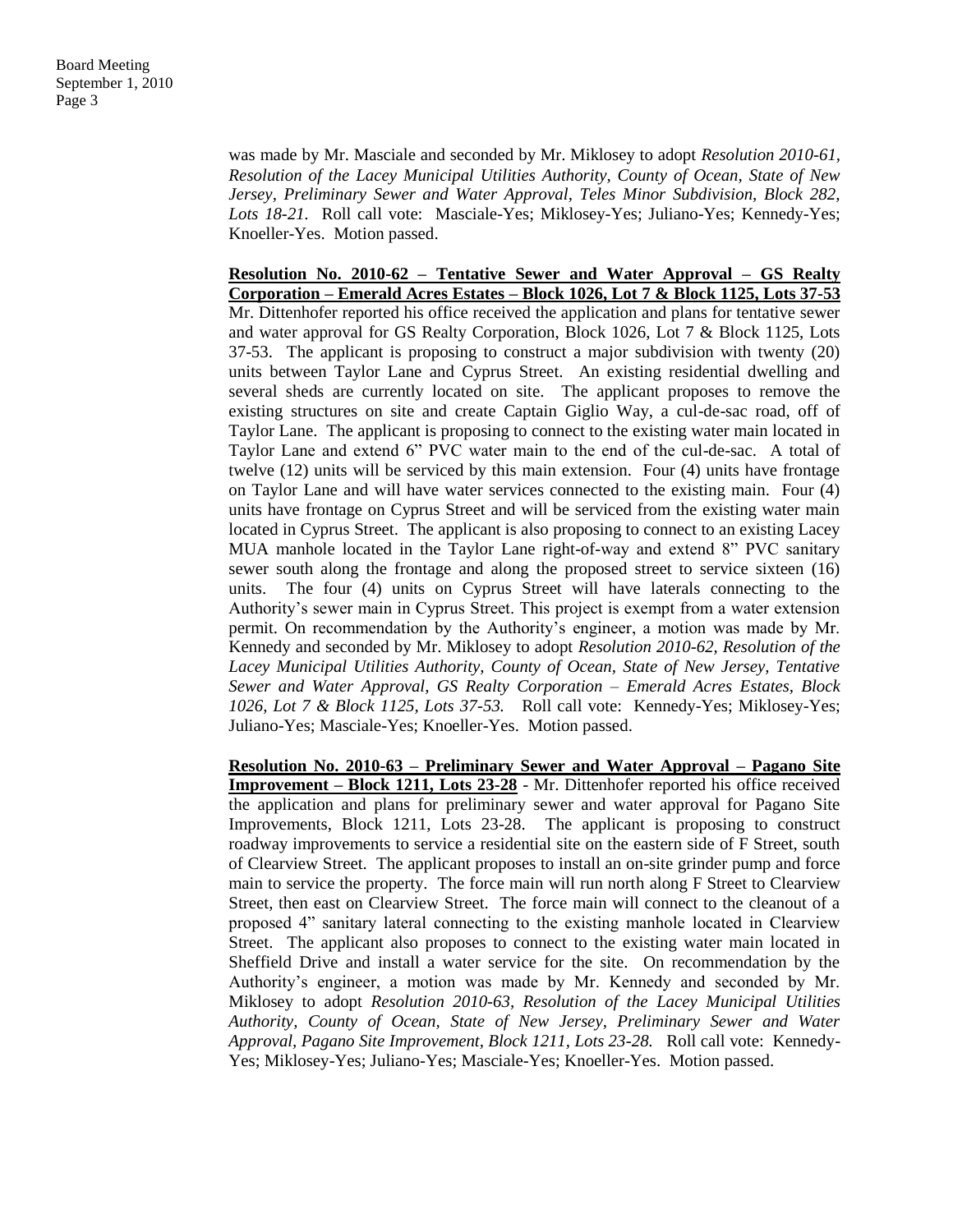Wells and Water Treatment Plant at Well No. 1 Site - Mr. Dittenhofer stated this project is ongoing. Pilot hole has been drilled to 900', and core samples were coordinated with the contractor and NJGS. This project should be completed by the end of October. At that time, an aquifer test will be performed. Mr. Masciale asked if there are plans to connect wells  $7 \& 8$ . Mr. Knoeller stated the engineer is in the process of preparing the plans.

**Conceptual Design Water Treatment Plant No. 3 (Bayonne Avenue)** – Mr. Dittenhofer stated a meeting was held on-site to review the proposed plans for the water treatment plant upgrade. In order to begin the process in fine-tuning the plans, cost estimates, specifications, etc, Mr. Knoeller suggested assigning a building committee and building committee alternates to work with the engineers to move this project along. The Board concurred. Mr. Knoeller stated he and Mr. Masciale would be assigned building committee, and Mr. Nosti and Mr. Miklosey will be assigned building committee alternates.

Mr. Dittenhofer outlined the design characteristics, as well as the existing infrastructure to be utilized. For well Nos. 7  $\&$  8, Mr. Dittenhofer stated new pumping equipment would be installed. Due to the locations of the wells, new well houses will have to be constructed. The raw water from these wells will be conveyed to the treatment system utilizing a portion of the existing raw water main located on the site, thereby eliminating the cost of providing a new raw water main.

For the treatment systems, the current 500 gpm treatment system will be kept in service and will be augmented by the addition of four new horizontal pressure filters to provide a total filtration capacity of 1500 gpm. The four new filters will be housed in a 1500 SF addition to the existing filter building. Included in this addition will be a lime room, chlorine room, and room for new chemical feed systems for the 1500 gpm flow rate. The existing backwash recycle system will be upgraded and utilized in the design, and the new backwash tank will be incorporated into this system, thereby eliminating the need for a new recycle backwash system.

Mr. Dittenhofer stated there is not a lot of cost savings in the electrical and control systems. The existing generator needs to be replaced, and transformers need to be changed to accommodate power to the well house and the building addition. A new electrical service will be required for the well No. 8 site. Mr. Knoeller asked if elevations work against us in the event solar panels are installed. Mr. Dittenhofer stated it does not. Mr. Knoeller pointed out the revised proposal is 1 million dollars less then the first proposal.

**Repainting of Tank No. 2** – Mr. Dittenhofer stated this project is on going.

**Maintenance Garage Re-Roofing** – Mr. Dittenhofer stated this project is complete.

**Cleaning & Televising Contract No. 6 & Flow Assessmen**t – Mr. Dittenhofer stated this project is 80% complete.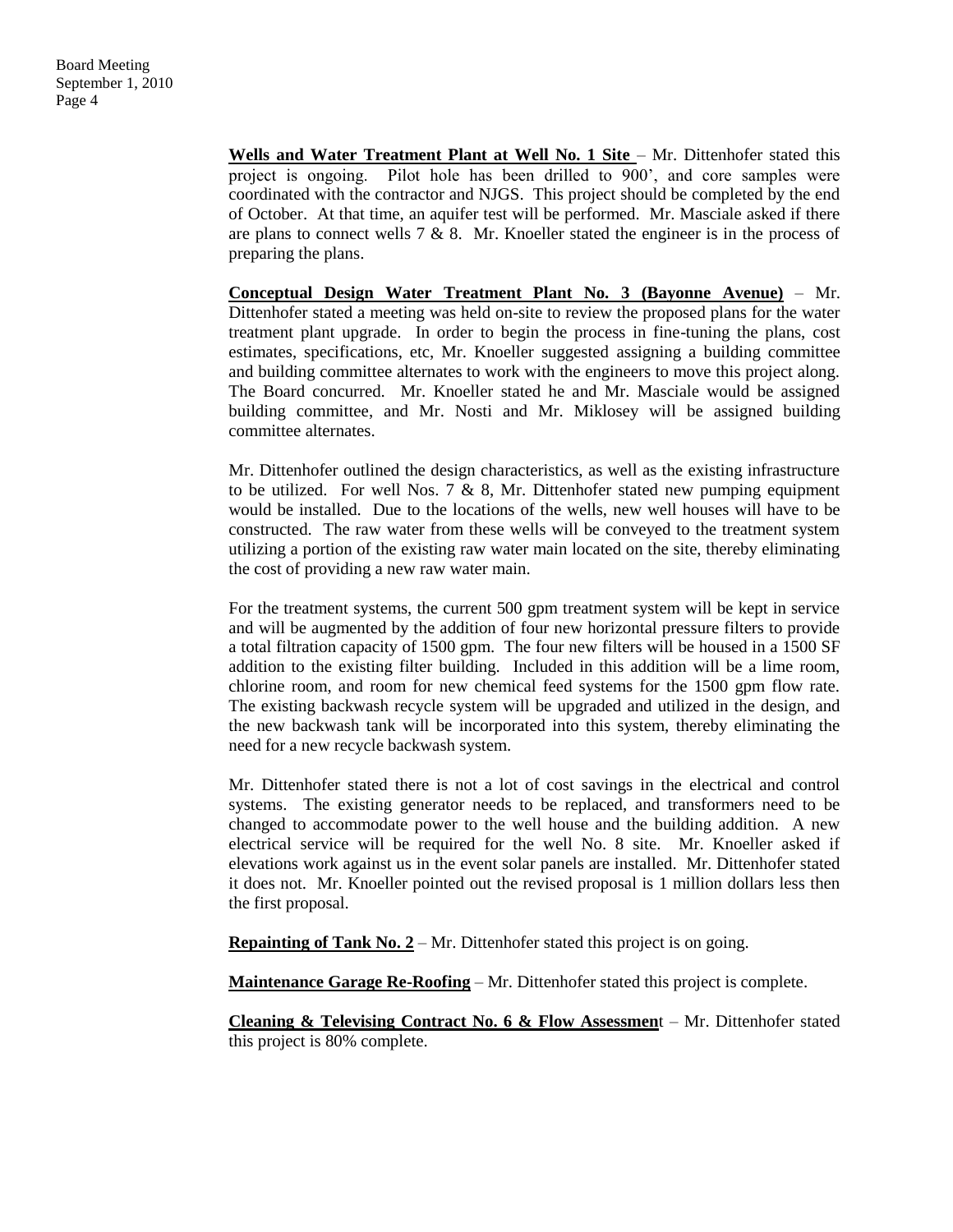**Municipal Lane Pump Station Upgrades & Standby non-Clog Pumps** – Mr. Dittenhofer stated this project is complete. Discharge piping at FRB1, FRB2 and Otto Lane is to start after September  $6<sup>th</sup>$ .

# **ATTORNEY'S**

**REPORT Resolution 2010-64 – Purchase of Block 1835, Lot 46 and Portion of Block 1837, Lot 4 from Township of Lacey** – On recommendation by the Authority's attorney, a motion was made by Mr. Masciale and seconded by Mr. Miklosey to adopt *Resolution 2010-64, Resolution of the Lacey Municipal Utilities Authority, County of Ocean, State of New Jersey, Authorizing the Purchase of Block 1835, Lot 46 and a portion of Block 1837, Lot 4, and all improvements thereon, from the Township of Lacey in Accordance with the Provisions of N.J.S.A. 40A:12-13 ET SEQ.* Roll call vote: Masciale-Yes; Miklosey-Yes; Juliano-Yes; Kennedy-Yes; Knoeller-Yes. Motion passed. Mr. Knoeller asked the Finance Committee to determine where the Authority would obtain the funds to purchase this property. Mr. Holman stated the budget may need to be amended.

**Union Negotiations** – Mr. Dasti stated this issue would be discussed in closed session.

## **AUDITOR'S**

**REPORT Accountant's Status Report – Month Ended July 31, 2010 –** Mr. Holman stated user charges on the sewer and water side of the budget resulted in a favorable variance for the month. Delinquency charges, connection fees and interest income had a favorable variance. Mr. Holman pointed out the Authority's estimated usage exceeded actual usage; therefore, the Authority can anticipate a credit from the OCUA through the month of July. Mr. Holman stated the budget must be amended for the purchase of garage facility property. He pointed out since the State is understaffed, it may take three to four months before obtaining approval of the amended budget.

> Mr. Knoeller requested Mr. Holman provide the board with a report of up-to-date total bonded indebtedness for what is owed on water and sewer for the next meeting.

#### **CORRESPONDENCE**

**Claire Callahan, Grebe Court** – Requesting relief of utility bill, due to a water leak. Since the September 2010 bill is normal compared to the usual consumption patterns, the Board could not justify an adjustment to the account.

**Jeremy Hall, Clairmore Avenue** – Requesting relief of utility bill, due to leak in sprinkler system. Since the water did not go into the sewer system, a motion was made by Mr. Kennedy and seconded by Mr. Masciale to grant a credit adjustment on the sewer charges in the amount of \$97.00 (25,000 gallons). Roll call vote: Kennedy-Yes; Masciale-Yes; Juliano-Yes; Miklosey-Yes; Knoeller-Yes. Motion passed.

**Michael Castellitto, Mallard Drive** – Requesting relief of utility bill, due to leak in crawl space. Since the water did not go into the sewer system, a motion was made by Mr. Kennedy and seconded by Mr. Miklosey to grant a credit adjustment on the sewer charges in the amount of \$763.58 (112,000 gallons), and waive penalties of \$11.45. Roll call vote: Kennedy-Yes; Miklosey-Yes; Juliano-Yes; Masciale-Yes; Knoeller-Yes. Motion passed.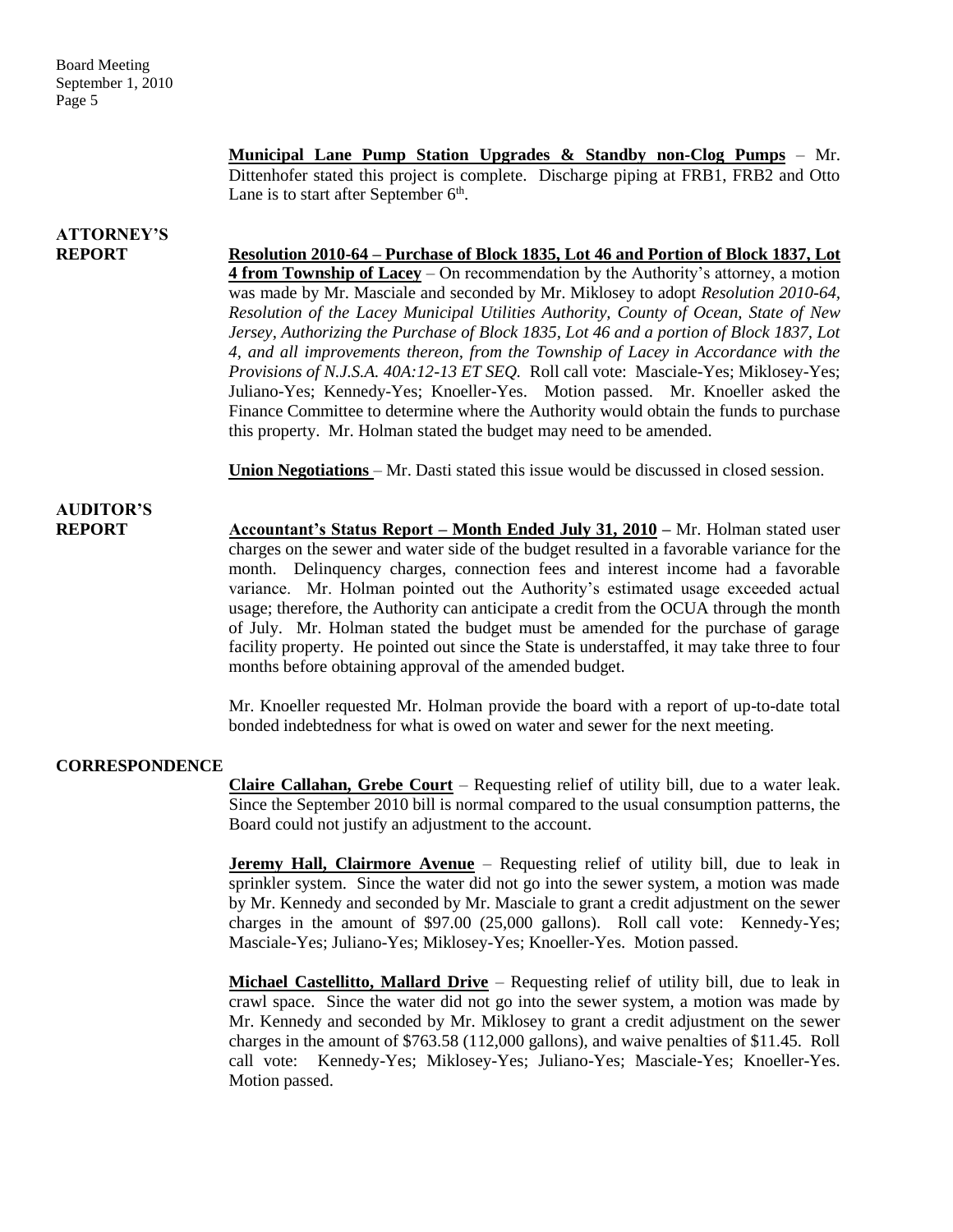**Majestic Investment, LLC** – Requesting relief of utility bill, due to water leak. Since this is a new customer, there is no consumption history to review at this time. The Board will review future quarterly consumption to determine what kind of credit, if any, can be granted for sewer service for the period of March to June 2010.

**Mr. & Mrs. Caruso, Hawaii Drive** – Requesting relief of utility bill, due to water hose being left on. Since the water did not go into the sewer system, a motion was made by Mr. Kennedy and seconded by Mr. Masciale to grant a credit adjustment on the sanitary sewer charges in the amount of \$164.14 (37,000 gallons). Roll call vote: Kennedy-Yes; Masciale-Yes; Juliano-Yes; Miklosey-Yes; Knoeller-Yes. Motion passed.

Mr. Knoeller pointed out it is the policy of the commission to provide relief to the consumer whenever possible.

## **OLD**

**BUSINESS** There was no old business to discuss.

### **NEW**

**BUSINESS** Mr. Knoeller stated he is interested in the possibility of sharing expenses with other MUAs. Mr. Knoeller asked Mr. Woolf to meet with the executive directors from other MUAs to discuss this proposal. Mr. Dasti has already reached out to Stafford Township. Mr. Knoeller asked the Board to think about ideas on sharing costs to save money.

### **PUBLIC BUSINESS/**

**COMMENT Lorraine Sansone, Laurel Boulevard** – Ms. Sansone asked what is the projected cost for wells No. 7 & 8. Mr. Knoeller stated approximately 3 million dollars. Ms. Sansone asked what are the plans for well No. 1. Mr. Woolf stated wells No. 1 & 2 would be taken out of service when wells No. 7  $& 8$  go into service. Ms. Sansone asked how the Authority is projecting to pay for the new water treatment plant. Mr. Knoeller stated it would be a combination of cash and bonding. Ms. Sansone asked if the total project would cost approximately 5.5 million dollars. Mr. Knoeller stated yes.

> Ms. Sansone asked if the Authority received any funding from the New Jersey Environmental Infrastructure Trust Fund. Mr. Knoeller stated the Authority applied for it but it was denied. He pointed out the Authority would apply every time there is an opportunity to do so.

> Ms. Sansone asked how did the Authority pay for the new wells. Mr. Knoeller stated it was paid in cash. Mr. Masciale pointed out the Authority has the ratepayer in mind. To avoid raising rates we lean towards cash. Ms. Sansone pointed out in last year's legal advertisement for a public hearing, it stated those wells were to be paid for by funding from the NJDEP Environmental Trust Fund and that was not the case. Mr. Woolf stated the Authority applied for funding but did not get accepted. Mr. Knoeller stated how projects would be funded will not be included in future advertisements.

> Ms. Sansone asked about the LMUA purchasing the administration building from the Township. Mr. Knoeller stated at one time the Township asked the Authority to consider purchasing the administration building, as well as another piece of property.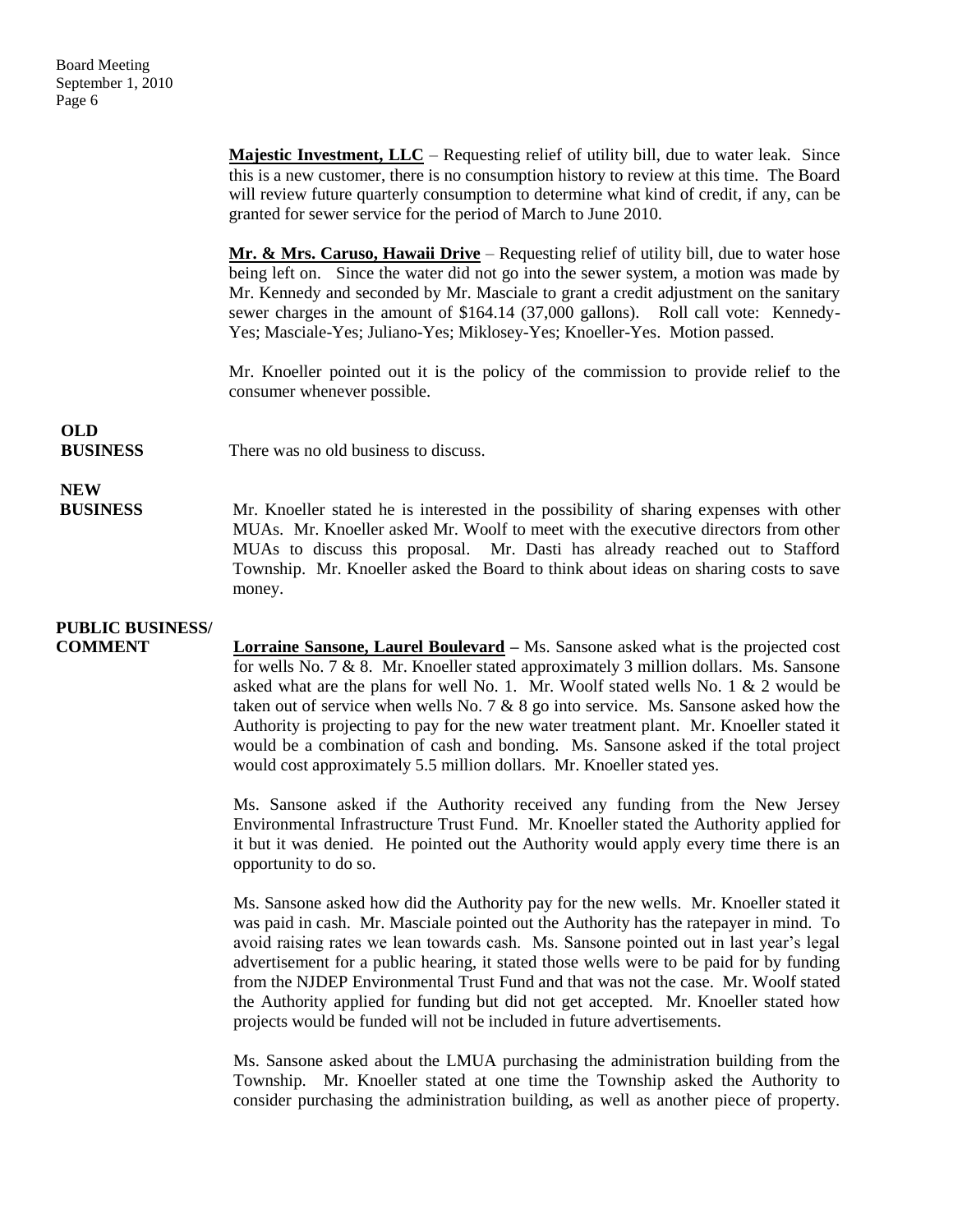The Authority offered the Township an amount and they rejected it - they felt it was too low of an offer. Ms. Sansone asked how much the offer was. Mr. Dasti stated that information can not be disclosed.

In reference to the cost estimate for Wells 7 & 8, Ms. Sansone asked if the solar panels were excluded. Mr. Dittenhofer stated the cost estimate did not include the cost for the solar panels. Mr. Knoeller stated if it is cost effective he would lobby to have the solar panels included. Ms. Sansone stated there may be grants available considering the Authority is looking at using alternative energy. Mr. Knoeller stated there is presently no funding available for commercial or public use at this time.

In regards to sharing costs with others, Mr. Miklosey suggested using Township employees to help out with the new treatment plant under Casey's direction. Mr. Knoeller stated there are a lot of issues in doing that, considering there are union contracts involved. Mr. Reid stated it is a good idea, but Casey is shorthanded at this time.

# **PAYMENT OF**

**VOUCHERS** WHEREAS, the members of the Lacey Municipal Utilities Authority carefully examined all vouchers presented for payment of claims;

> **NOW, THEREFORE, BE IT RESOLVED** by the Lacey Municipal Utilities Authority that:

> 1. Said vouchers in the sum of \$1,160,303.44 be same are hereby approved to be paid.

2. Said vouchers are listed on the attached computer check register.

A motion was made by Mr. Miklosey and seconded by Mr. Masciale to adopt the above resolution. Roll call vote: Miklosey-Yes; Kennedy-Yes; Juliano-Yes, but abstains on South Jersey Auto Supply; Masciale-Yes; Knoeller-Yes. Motion passed.

**CLOSED** 

#### **SESSION RESOLUTION**

**WHEREAS,** Section 8 of the Open Public Meetings Act, Chapter 231, Public Law 1975 permits the exclusion of the public from a meeting in certain circumstances;

**WHEREAS**, this public body is of the opinion that such circumstances presently exist.

**NOW, THEREFORE, BE IT RESOLVED** by the Lacey Municipal Utilities Authority, County of Ocean and State of New Jersey as follows:

1. The public shall be excluded from discussion of action upon the hereinafterspecified subject matters.